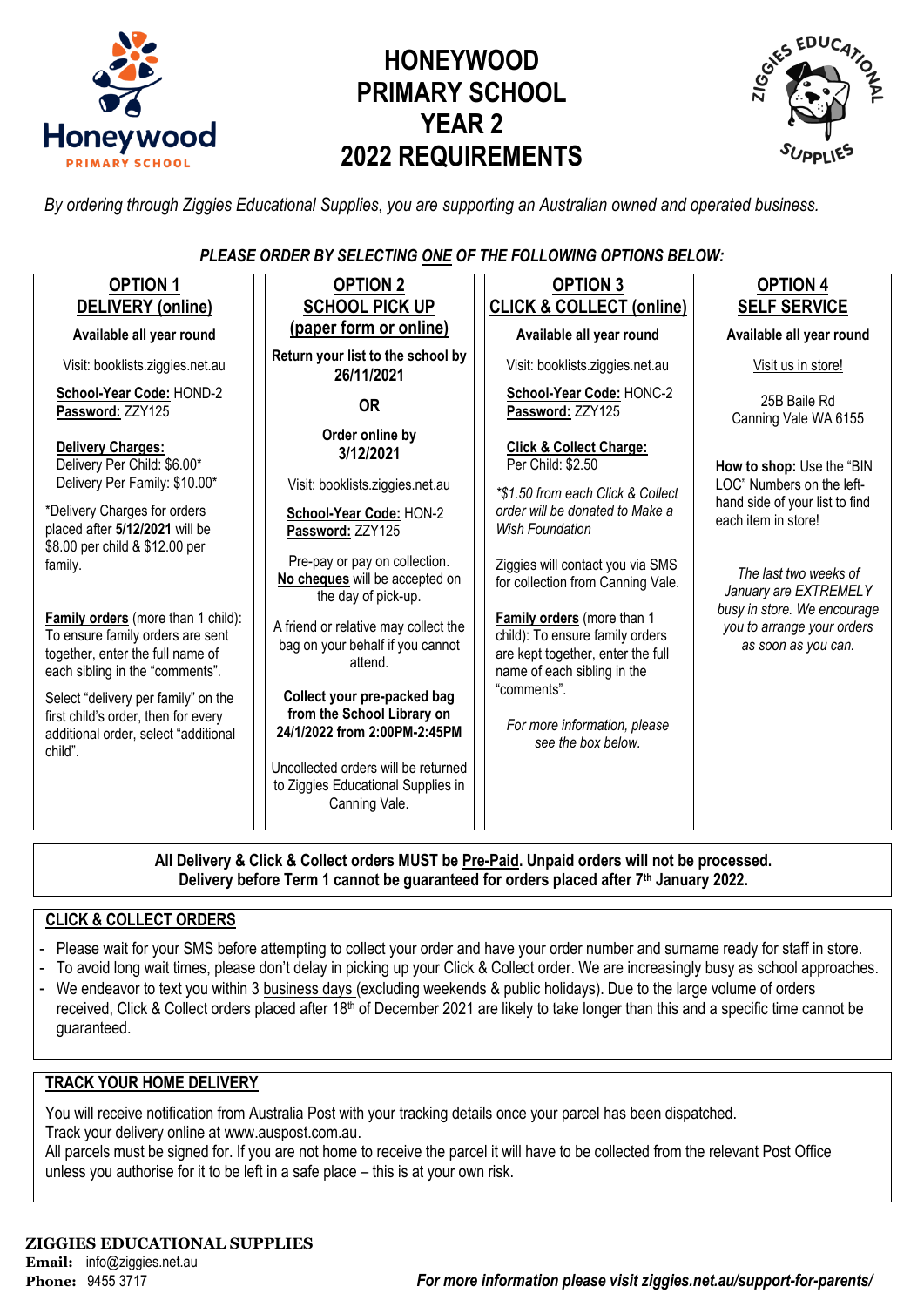

### **MISSING ITEMS**

Please ensure that you open your parcel and check your order as soon as you receive it. If you have any items missing from your pack that are not listed as being on back order, PLEASE NOTIFY US WITHIN 14 DAYS OF RECEIVING your order by emailing info@ziggies.net.au.

*Any claims made after this date will not be accepted.*

### **REFUNDS**

- Refunds will be granted for textbooks/workbooks on your Requirements List that are in **PERFECT** condition up to the **14th February 2022** or **14 days from date of purchase** (whichever is the latter).
	- PERFECT condition = still wrapped in packaging, no name written on, no bent corners, no book covering.
- **NO REFUNDS WILL BE GIVEN FOR DIGITAL PRODUCTS.**
- Ziggies will gladly refund or exchange any items deemed faulty from the manufacturer.
- **NO REFUNDS WILL BE ISSUED FOR ITEMS MARKED WITH A #, THESE ITEMS ARE FIRM SALE.**

**Please note: A refund or exchange cannot be given if the receipt is not presented.**

| <b>Store Trading Hours:</b>                                                                                                                                                                       |                                                                                                                                                  | <b>Store locations:</b>                                                                                                                                |  |  |  |  |
|---------------------------------------------------------------------------------------------------------------------------------------------------------------------------------------------------|--------------------------------------------------------------------------------------------------------------------------------------------------|--------------------------------------------------------------------------------------------------------------------------------------------------------|--|--|--|--|
| Mon - Fri                                                                                                                                                                                         | $9:00am - 5:00pm$                                                                                                                                | 25B Baile Rd<br>❖<br>Canning Vale WA 6155                                                                                                              |  |  |  |  |
| Saturday                                                                                                                                                                                          | $9:00$ am $-1:00$ pm                                                                                                                             |                                                                                                                                                        |  |  |  |  |
| <b>Extended hours:</b><br>Sat 8 <sup>th</sup> Jan<br>Sat 15 <sup>th</sup> Jan                                                                                                                     | $9:00$ am $-3:00$ pm<br>$9:00am - 3:00pm$                                                                                                        | <b>Parking:</b> Please be aware that there is limited parking in the<br>last two weeks of January. Please be respectful of<br>neighbouring businesses. |  |  |  |  |
| Sat 22 <sup>nd</sup> Jan<br>Thurs 27 <sup>th</sup> Jan<br>Fri 28 <sup>th</sup> Jan<br>Sat 29 <sup>th</sup> Jan<br>Sun 30 <sup>th</sup> Jan<br>Mon 31 <sup>st</sup> Jan<br>Sat 5 <sup>th</sup> Feb | $9:00am - 5:00pm$<br>$8:00am - 6:00pm$<br>$8:00am - 6:00pm$<br>$9:00am - 5:00pm$<br>$11:00am - 4:00pm$<br>$8:00am - 6:00pm$<br>$9:00am - 3:00pm$ | To avoid parking issues, we strongly encourage you to visit<br>our store earlier or select the delivery option.                                        |  |  |  |  |
| * Christmas Eve (24th Dec) 9:00am-3:00pm<br>* Closed all public holidays (i.e. Christmas Day,<br>Boxing Day, New Year's Day, Australia Day etc.)                                                  |                                                                                                                                                  |                                                                                                                                                        |  |  |  |  |

### **Covid-19**

Due to the current situation with Covid-19, we will be monitoring and restricting (if necessary) the number of customers in store for the safety of our customers and staff. If you are visiting our stores in the last 2 weeks of January, please be aware that you may need to wait in line to enter our stores for self-service, so please limit the number of family members you bring with you. We highly recommend that you visit before this time. All customers will be required to sign in using the Safe WA App or the manual register.

### **Plastic Bags**

We encourage you to bring re-usable bags into store if doing self-service. Re-usable plastic and fabric bags will be available to purchase if required.

### **Parents to Supply**

2 x Box of Tissues 1 x Art Shirt (old shirt)

1 x Library Bag